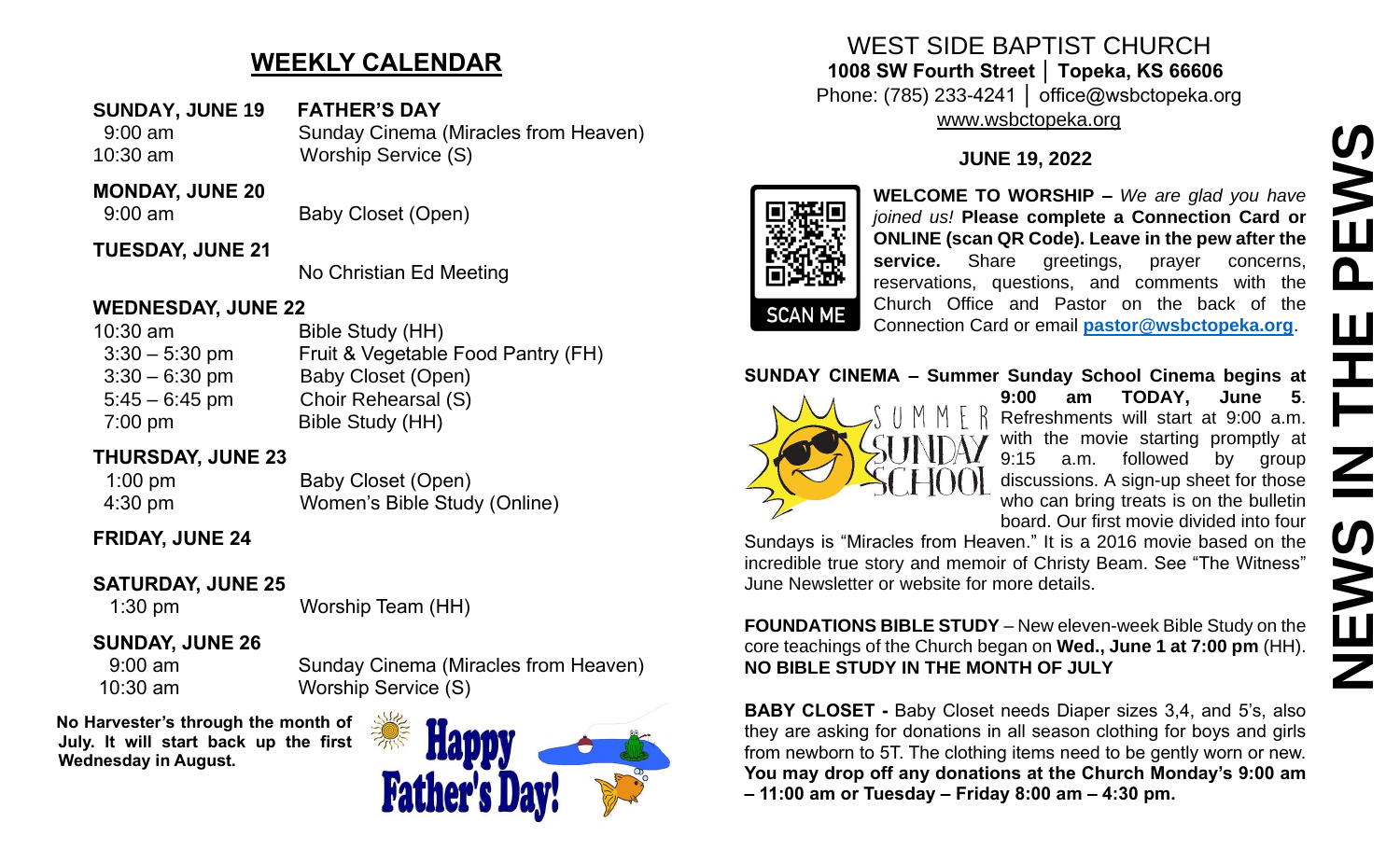**NEWSLETTER – JUNE/JULY "THE WITNESS"**: read the new issue (June and July) of The Witness Newsletter. Download at [https://wsbctopeka.org/newsletter.](https://wsbctopeka.org/newsletter)

**PASTOR @ INTERNATIONAL MINISTRIES BOARD MEETING –** Pastor will be attending the American Baptist Foreign Mission Society's (International Ministries) Board of Directors meeting online on Thursday-Saturday, June 23-25, 2022.

**BELIEVER'S BAPTISM** – We practice "believer's baptism" which is the immersion of a person in water – regardless of age – who receives Jesus Christ as his or her personal Savior and publicly professes to walk the Jesus way. The Council schedules baptisms on most Sunday mornings throughout the year. If you would like to be baptized, then come to the front during the last song.

**CHILDREN'S CHURCH** – Kids 2nd Grade and younger are invited to the front of



the sanctuary for a children's moment with Pastor Ivan or a lay leader. A simple object lesson is taught from the Bible. Children are then dismissed to Children's Church with trained leaders guiding a child-friendly time of worship and study from the Bible. Children return to the sanctuary at the end of the worship service. Older children (3rd Grade

and Up) are encouraged to sit with their family and friends during the service.

**NURSERY CARE -** Nursery Care is lovingly provided for all children – newborns through age 4 – by qualified staff starting at 9:00 AM through 12:00 noon. See an Usher for directors and questions.

**WWW KIDS CLUB –** NO WWW Kids Club or Free Supper in May, June, or July. See Colleen Smith for more information or to volunteer.



**SAVE THE DATE: VACATION BIBLE SCHOOL 2022 JULY 25-29 Celebrating God's Goodness**

### **ONE GREAT HOUR OF SHARING**

We will be collecting the One Great Hour of Sharing offering in June. The theme for this year is "Love remains". The world has changed dramatically in the last 2 years. Communities around the world have been both socially and economically affected by the COVID-19 pandemic. That impact has been felt



even more deeply in the most vulnerable communities and in those affected by other disasters.

Wildfires continue to get worse year after year in the U.S. and Canada, and the same is true in Europe. Severe drought affects communities around the world, making safe water even more difficult to access in a time when it is needed more than ever to stop the spread of disease. Earthquakes have destroyed homes, lives, and livelihoods in many global locations. And conflict continues to uproot families and communities, forcing more people to be displaced. In the past year alone, we have witnessed this in places like Ukraine, Myanmar, Afghanistan, and elsewhere in the Middle East. **Our goal is \$1,750. Our total as of June 12 \$1085.00. Thanks to all of you who have already contributed to the "OGHS – Ukraine Relief".**

### **SCHOOL SUPPLIES FOR MEADOWS** - We will begin collecting school



supplies for the children at Meadows Elementary throughout the month of July. Please bring supplies to the church office or you may donate money towards buying school supplies. Just remember to write on your envelope that it is to go towards the purchase of school supplies for Meadows Elementary.

### **WEST SIDE WILL BE COLLECTING**:

BACKPACKS – Small (No wheels) **(**In need of Boys more than girls)

Colored Pencils (12 CT), Pencils (10) (Husky with Eraser), Scissors (Blunt) (37), Scissors (Pointed (38)